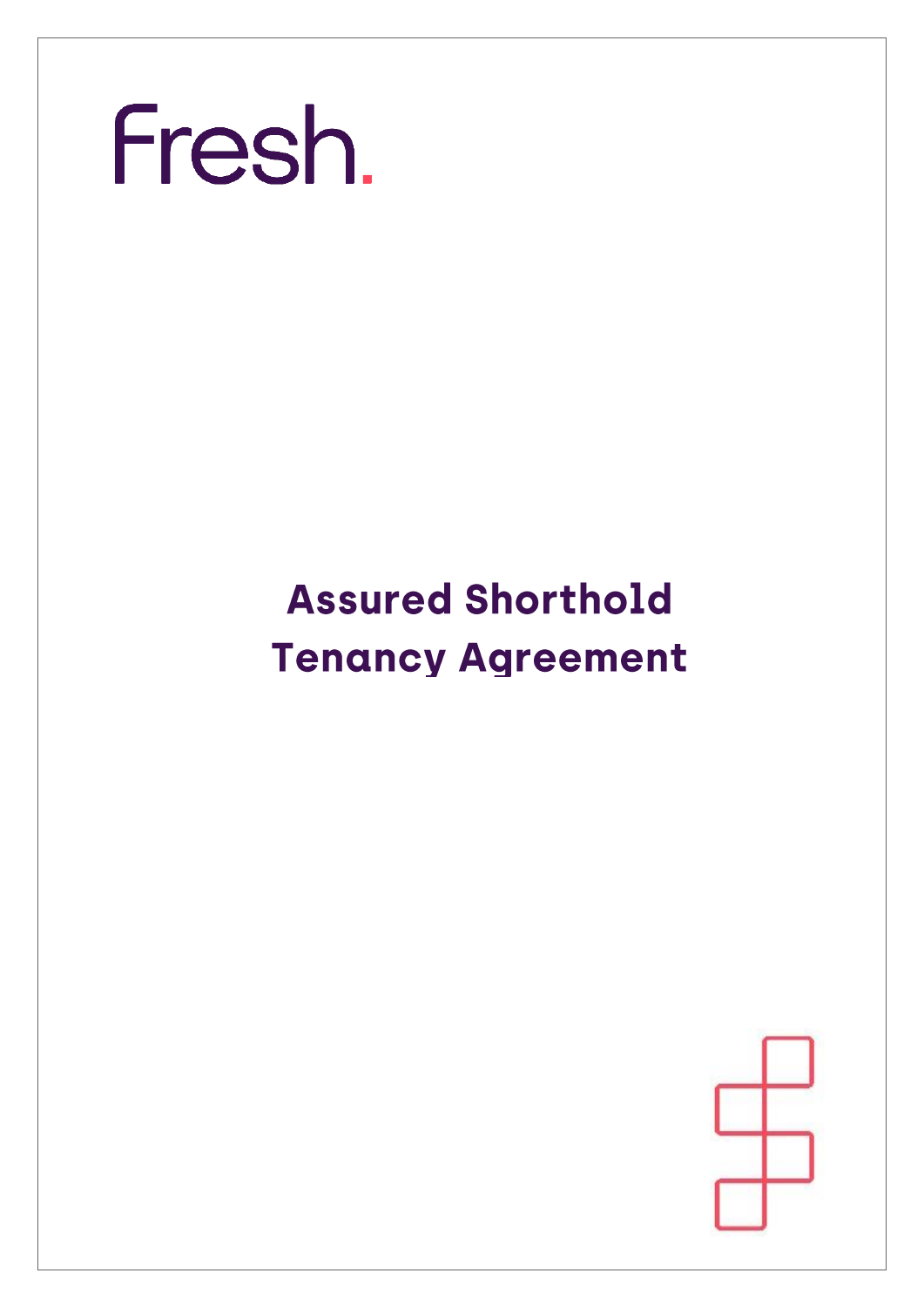### **Assured Shorthold Tenancy Agreement**

#### **This is an agreement for letting a dwelling on a fixed term Assured Short-Hold Tenancy under Part 1 of the Housing Act 1988 (as amended).**

This document is important. It sets out the rights and responsibilities of tenants and landlords under the agreement. **You are strongly advised to read it carefully before agreeing to it.** If there are any previous agreed conditions that are not included in this agreement, this agreement will take precedence and forms the final binding agreement between the parties.

This is an agreement for a three year fixed term assured shorthold tenancy agreement between the Landlord and Tenant.

#### **Section A. Main Terms of the Agreement**

#### **1. THE PARTIES**

| Landlord              | (Name)                            |
|-----------------------|-----------------------------------|
|                       | (Registered Address)              |
|                       | "The Landlord"                    |
| Tenant(s)             | 1. (Tenant Name) (Lead Tenant)    |
|                       | 2.<br>(Tenant Name)               |
|                       | 3.<br>(Tenant Name)               |
|                       | 4. (Tenant Name)                  |
|                       | "The Tenant"                      |
| <b>Managing Agent</b> | <b>Fresh Property Group</b>       |
|                       | 7-9 Swallow Street London W1B 4DE |
|                       | Email: renting@thisisfresh.com    |
|                       | Operating under the Brand: Fresh  |
|                       | " The Managing Agent"             |

1.1 The obligations and liabilities of the parties under this agreement are Joint and Several.

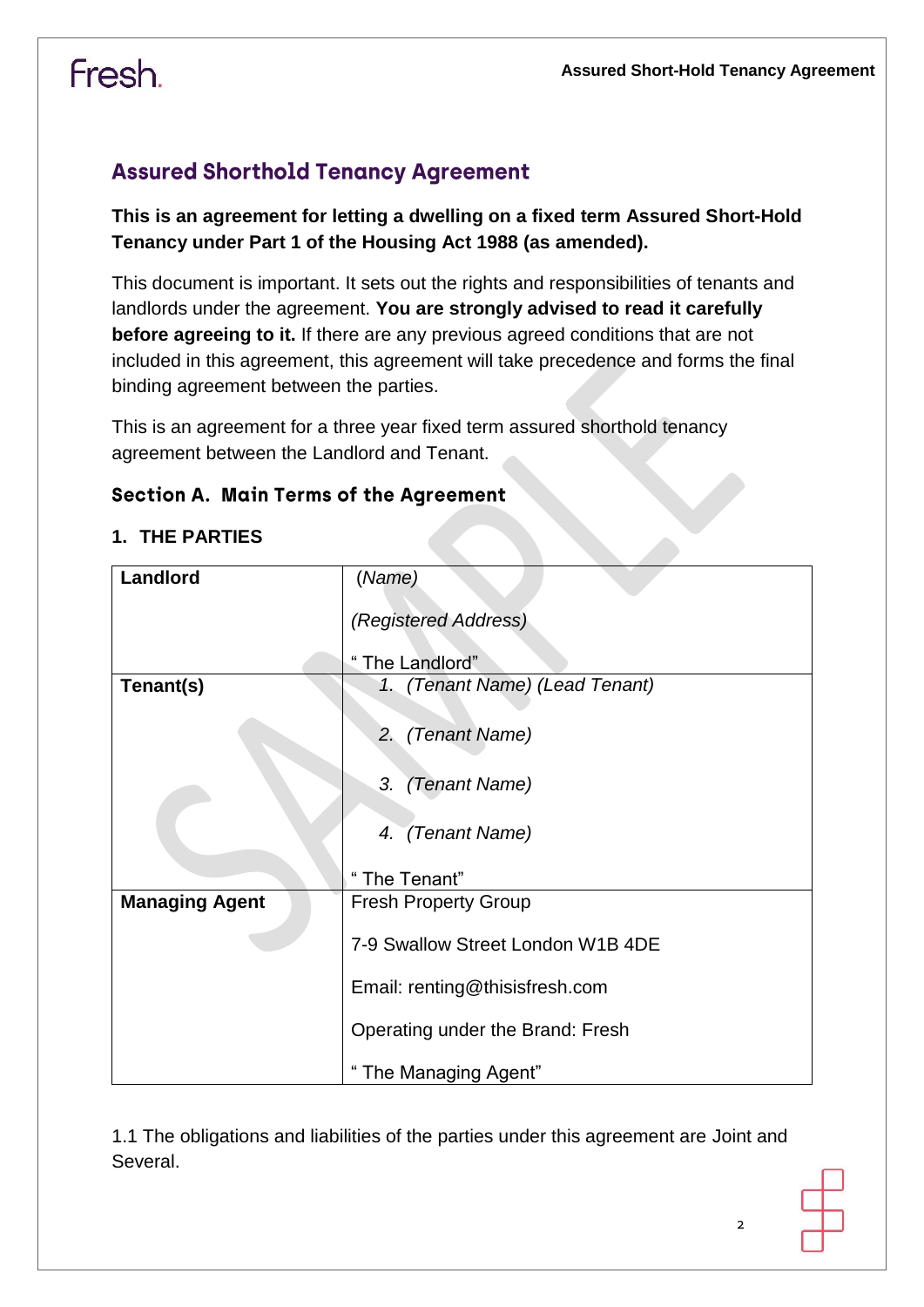#### **2. OTHER OCCUPPIERS**

- 2.1 The Landlord agrees that, in addition to the Tenant the following person(s) the "Tenants Household" (who for the avoidance of doubt are not tenant(s)) may live at the Property:
	- (a) The Tenant's children or other dependants who are under 18 years of age at the start of the Tenancy; and
	- (b) The following adults (if any):

| Adult 1 | (Name) |  |  |
|---------|--------|--|--|
| Adult 2 | (Name) |  |  |

- 2.2 The Tenant must not allow any other adults to live at the Property without the written consent of the Landlord, which must not be unreasonably withheld or delayed.
- 2.3 The Tenant must ensure that not more than (number) persons live at the Property.
- 2.4 Any Obligations on the Tenant under this agreement to do or not to do anything shall also require the Tenant not to permit or allow any Member of the Tenant's Household or visitor to do or not do the same thing. The Tenant will take full responsibility for the acts or omissions of any permitted occupiers or any invited or non-invited guests.

#### **3. THE PROPERTY AND COMMON PARTS**

| <b>The Address</b> | (Address)        |
|--------------------|------------------|
|                    |                  |
|                    |                  |
|                    | "The Property"   |
| Description of the | e.g. 1 Bed Flat  |
| <b>Property</b>    |                  |
|                    | The Property is: |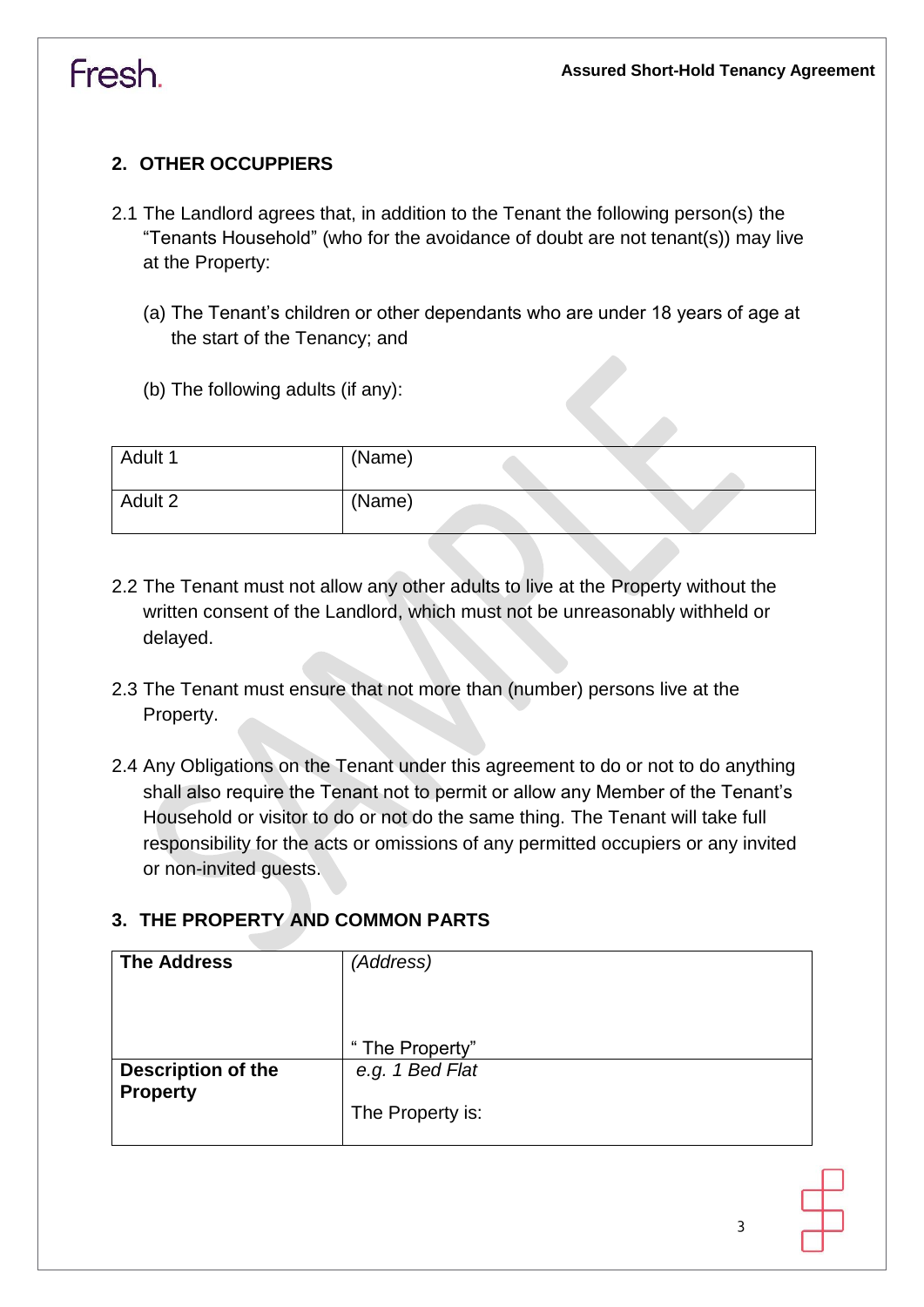#### **Assured Short-Hold Tenancy Agreement**

### Fresh.

|                     | (Fully Furnished/Part Furnished/Unfurnished)<br>Includes parking space                        |
|---------------------|-----------------------------------------------------------------------------------------------|
| <b>Common Parts</b> | In addition to the Property, the Tenant shall also have<br>use of the following Common Parts: |
|                     | Shared Access to the Property [                                                               |
|                     | Other Shared Facilities eg Residents Lounge and Gym                                           |

- 3.1 The Landlord must provide the Tenant with such information about the Property, the Property's installations any services provided to the Property as reasonably necessary to enable the Tenant to comply with the obligations contained in Clauses B2 (payment of council tax, utilities and other charges) and B4 (care and maintenance of the Property) of this agreement.
- 3.2 The Property is not currently subject to a mortgage.

#### **4. THE TERM AND EXPIRY OF THE FIXED TERM**

4.1 The Tenancy created by this agreement:

| Begins on: | 'Date) |
|------------|--------|
| Ends on:   | Date)  |

Unless terminated early in accordance with the clauses in Section D (Landlord's grounds (reasons) for possession during the fixed term), Section E (Break Clauses) or unless terminated early by mutual agreement between the parties.

4.2 If the Tenant continues to live in the Property after the expiry of the fixed term and no further tenancy has been entered into by the parties, then from the expiry date of the fixed term the Tenant shall occupy the Property under a statutory periodic tenancy in accordance with section 5(2) of the Housing Act 1988.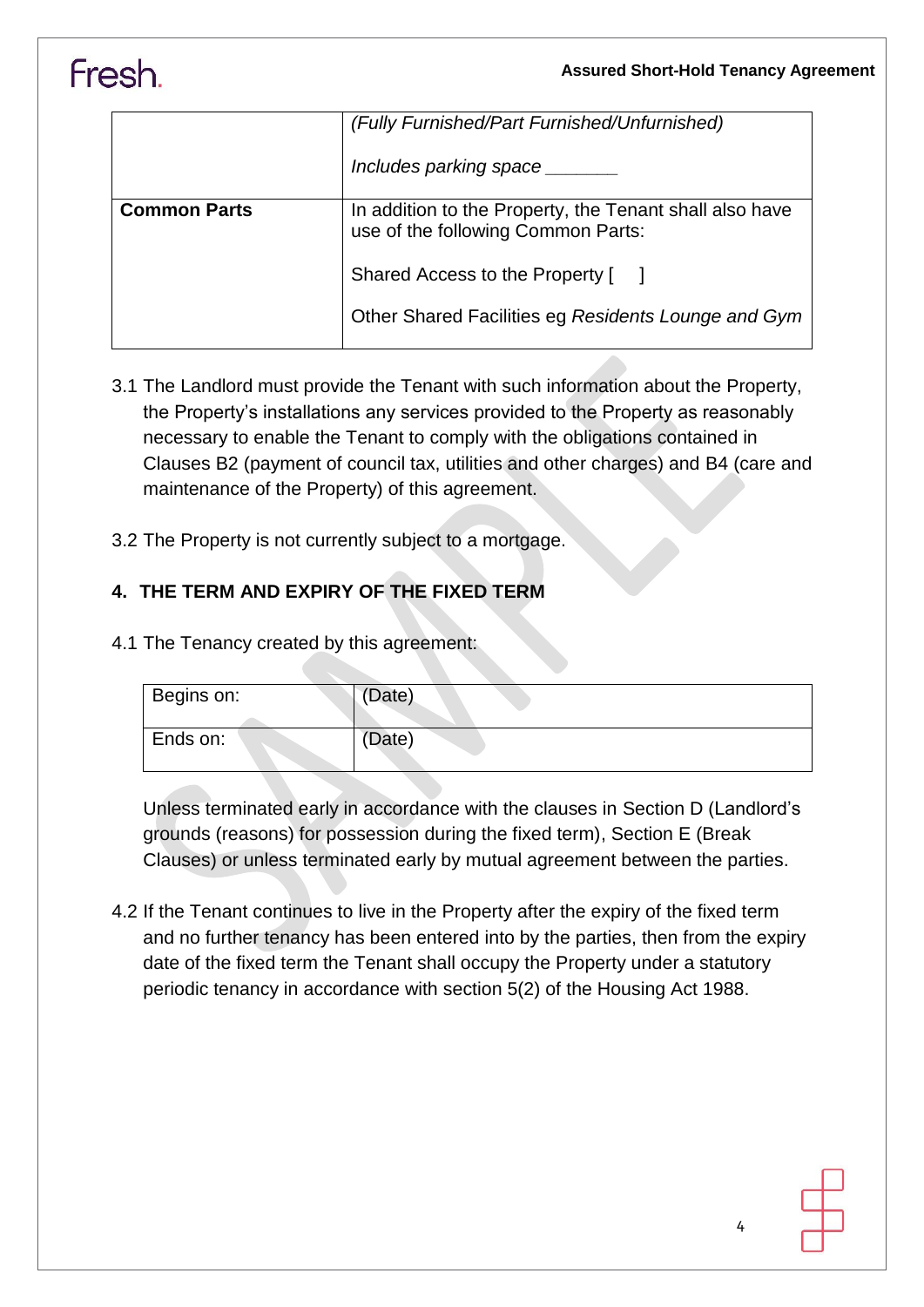#### **5. THE RENT AND OTHER CHARGES**

| <b>The Rent</b>        | £ (Amount)<br>Per Month for the first year of the<br>fixed term.<br>Payable in advance on the (date) of the Month<br>The first payment is to be made on (date) and further<br>payments are to be made on (date)<br>The rent is inclusive of the following:<br>(Broadband)                                                                                                                                                                                                                                                    |
|------------------------|------------------------------------------------------------------------------------------------------------------------------------------------------------------------------------------------------------------------------------------------------------------------------------------------------------------------------------------------------------------------------------------------------------------------------------------------------------------------------------------------------------------------------|
| <b>Tenancy Deposit</b> | E(Amount)<br>The Deposit paid by the Tenant to the Agent, shall be<br>transferred by the Agent to the TDS Custodial<br>Scheme who will hold the Deposit as Stakeholder.<br>The Agent is a Member of the Tenancy Deposit<br>Scheme. At the end of the Tenancy the Agent, shall<br>advise TDS of the deductions from the Deposit<br>agreed by the Tenant. TDS shall return the Deposit<br>to the Tenant, the Landlord if applicable, or the<br>Relevant Person subject to the possible deductions<br>set out in this Agreement |

- 5.1 Subject to compliance with the requirements specified in A5.2 the Landlord may increase the rent on each Review Date by a maximum of the percentage change in the **Retail Price Index + ½ %** over the preceding year. This must be calculated by reference to the last index published before the date on which the Landlord serves the notice under clause A5.2 and the index published 12 months prior to that.
- 5.2 The requirements are that the Landlord must serve a rent review notice on the Tenant not less than 28 days but not more than 90 days before the relevant Review Date specifying:
	- (a) The percentage by which the rent will increase on the relevant Review Date; and
	- (b) The new rent payable from the relevant Review Date.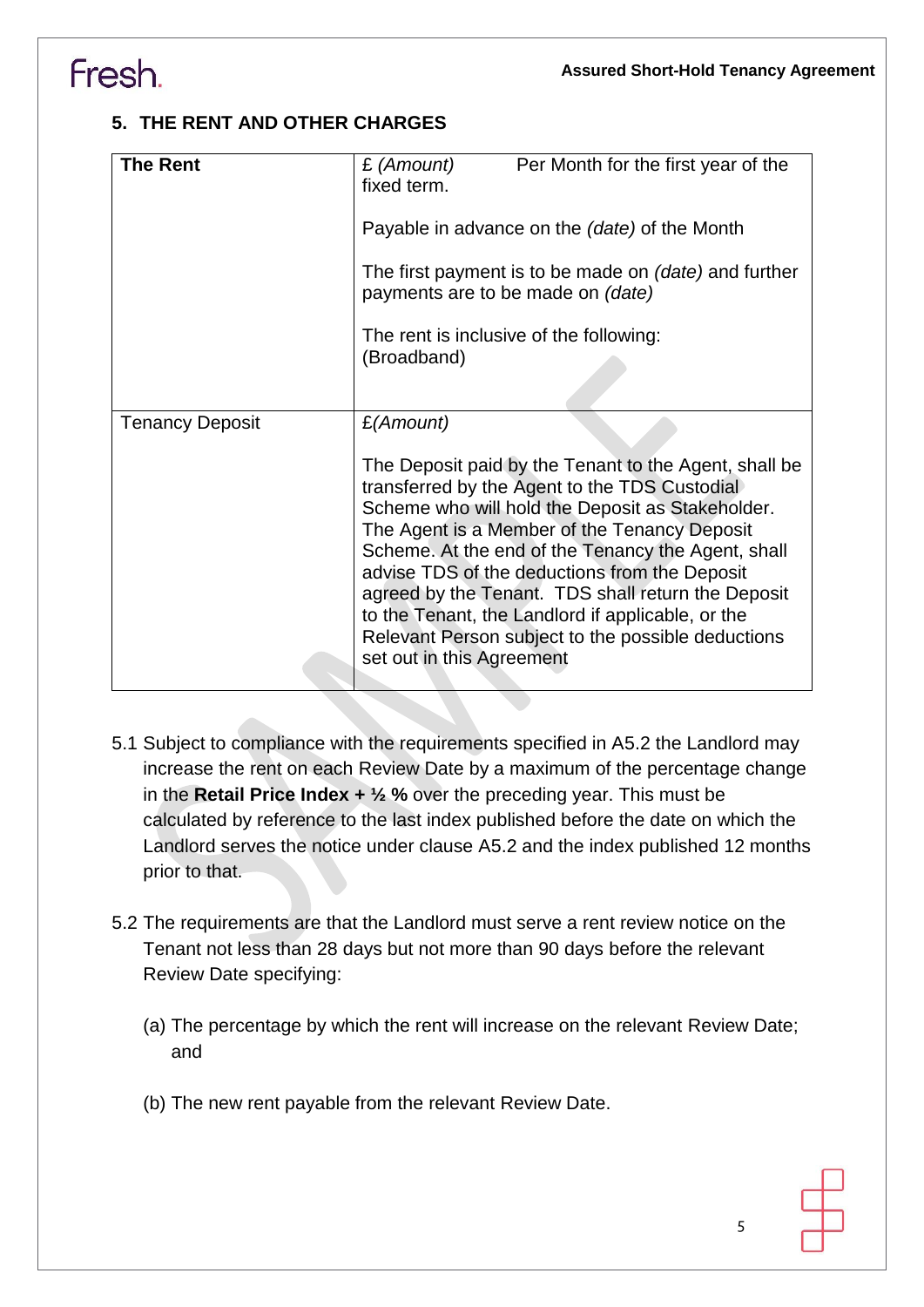- 5.3 If the Landlord fails to comply with the requirements specified in clause A5.2, the rent will continue to be payable from the relevant Review Date until the next Review Date at the rate payable immediately before the relevant Review Date.
- 5.4 Interest payable on Overdue Rent:
	- (a) Interest of 3% above the Bank England's base rate will be payable on any rent which is more than 14 days overdue. The interest will payable from the date on which the rent fell due until the date it is paid.

#### 5.5 Method of Payment

- (a) The rent must be paid by standing order or debit card.
- (b) Any payment made by any third parties will be treated as a payment made on behalf of the Tenant and will not grant that third party with any rights over the Tenancy.

#### **6. DEPOSIT**

- 6.1 The Tenant shall pay to the Landlord or the Agent, on the signing of this Agreement, the Deposit which shall be transferred by the Agent to TDS who will hold the Deposit in the Custodial Scheme as Stakeholder. The Agent is a Member of the Tenancy Deposit Custodial Scheme. At the end of the Tenancy the Agent, shall request TDS to return the Deposit to the Tenant subject to the possible deductions set out in this Agreement;
- 6.2 The Tenant agrees that if more than one person forms the Tenant that the name of one person who will be known as the lead tenant ("Lead Tenant") for the TDS will be provided to the Landlord or the Agent within fourteen days of the Tenancy starting or the Deposit being taken whichever is earlier. The Tenant agrees that the Lead Tenant is authorised to accept service of all documents regarding the Deposit from the TDS, the Landlord and the Agent on behalf of each person forming the Tenant;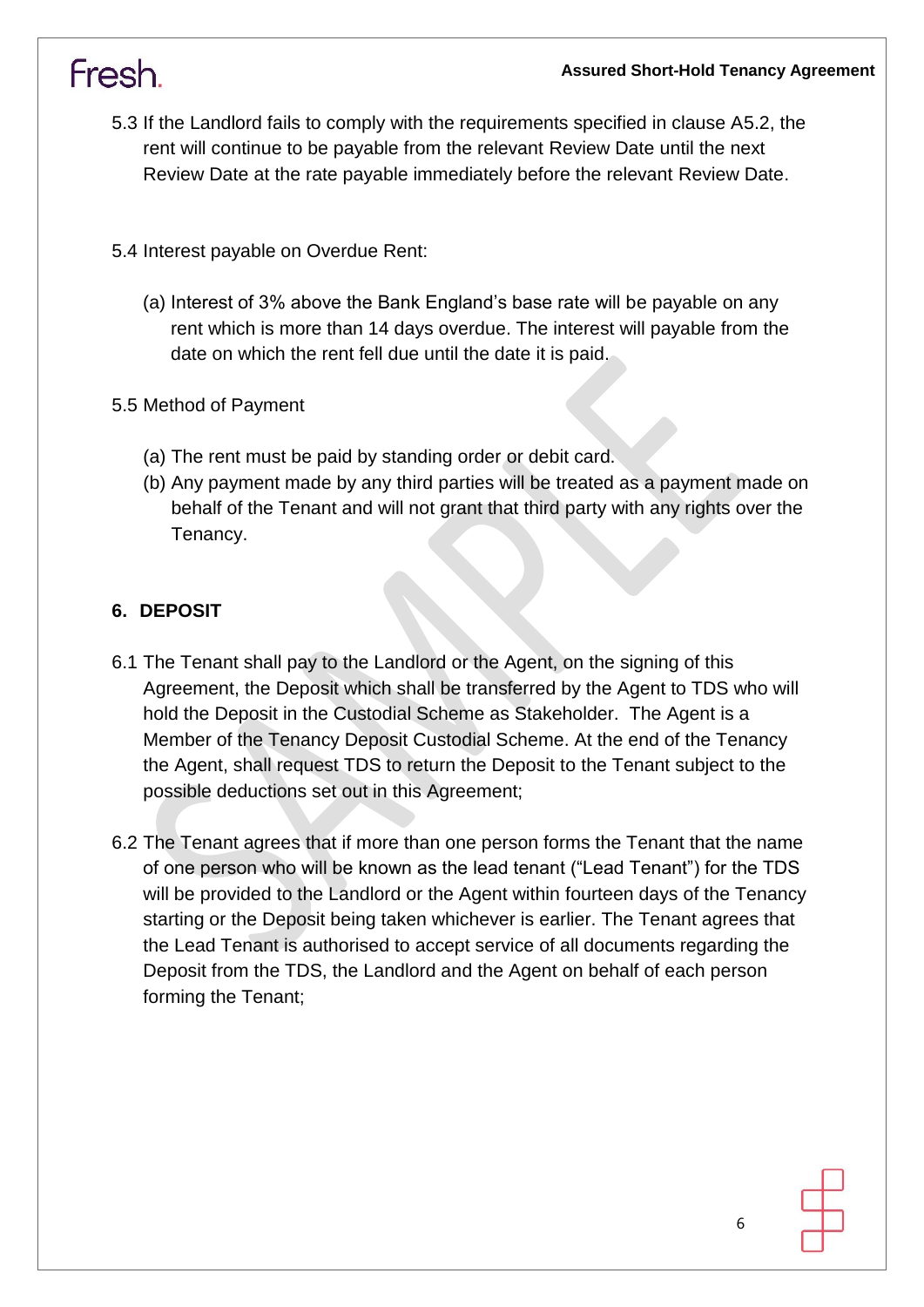- 6.3 After the Tenancy the Landlord or the Agent on the Landlord's behalf is entitled, with the written consent of the Landlord and the Tenant, to deduct from the sum held as the Deposit any monies referred to in clause A6 of this Agreement. If more than one such deduction is to be made by the Landlord or the Agent, monies will be deducted from the Deposit in the order listed in clause A6.6 of this Agreement.
- 6.4 After the end of the Tenancy the Landlord or the Agent on the Landlord's behalf shall request TDS to return the Deposit, except in case of dispute subject to any deductions made under the Agreement, within thirty days of the end of the Tenancy or any extension of it.
- 6.5 If the amount of monies that the Landlord or the Agent is entitled to deduct from the Deposit exceeds the amount held as the Deposit, the Landlord or the Agent may require the Tenant to pay that additional sum to the Landlord or the Agent within fourteen days of the Tenant receiving that request in writing.
- 6.6 The Agent, with the written consent of the Tenant, may request TDS to deduct monies from the Deposit to compensate the Landlord for losses caused for any or all of the following reasons:
	- any instalment of the Rent which is due but remains unpaid at the end of the Tenancy;
	- any damage to the Property and Fixtures and Fittings caused by the Tenant or arising from any breach of the terms of this Agreement by the Tenant;
	- any damage caused or cleaning required due to pets, animals, reptiles, birds, or fish occupying the Property (whether or not the Landlord consented to its presence);
	- any sum repayable by the Landlord or the Agent to the local authority where housing benefit has been paid direct to the Landlord, or the Agent;
	- any other breach by the Tenant of the terms of this Agreement;
	- any unpaid account or charge for water including sewerage and environmental charges, electricity gas telephone charges, or other fuels;
	- any unpaid council tax.

The Tenant shall not be entitled to withhold the payment of any instalment of Rent or any other monies payable on the grounds that there is a deposit held by the Tenancy Deposit Scheme.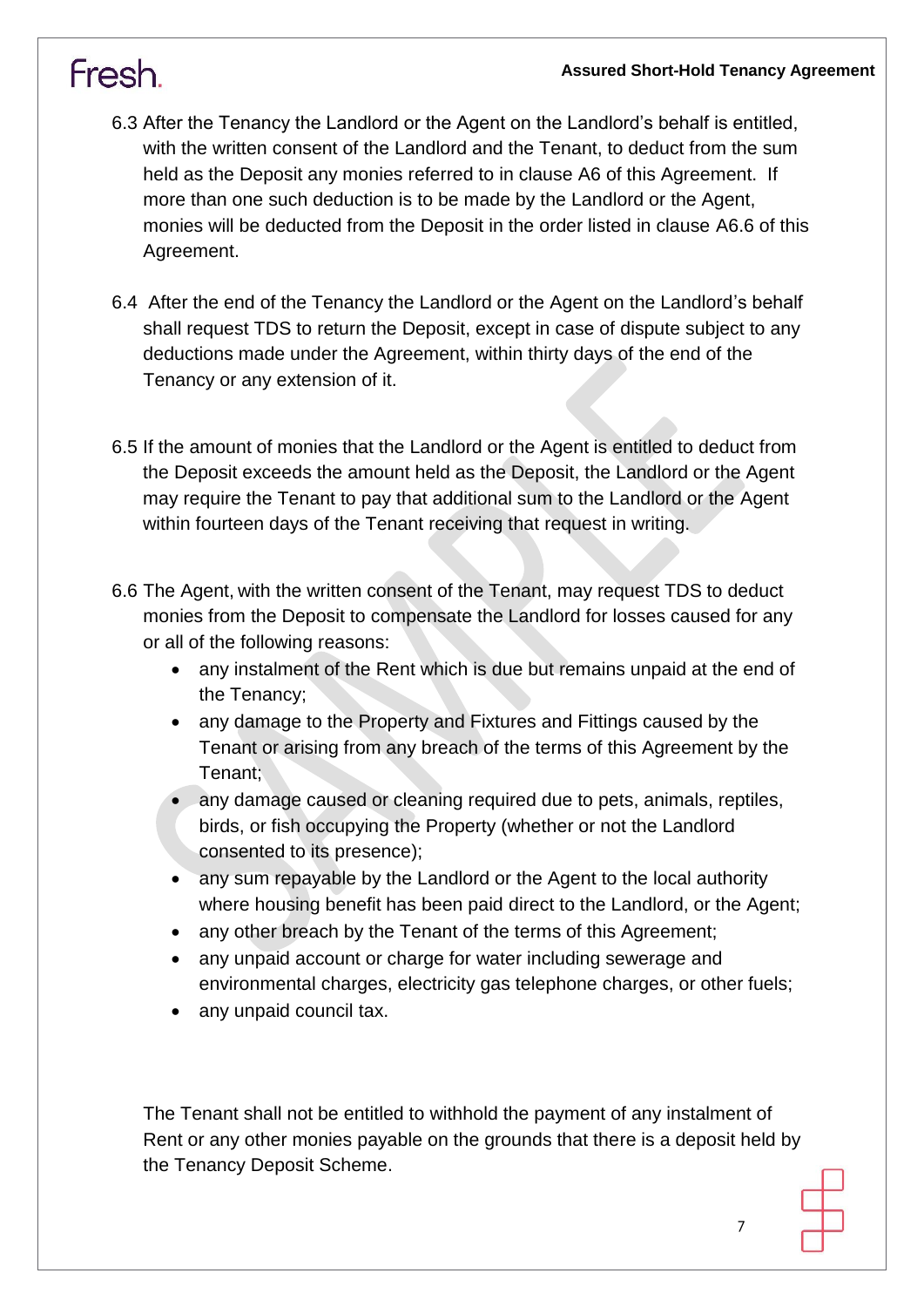#### **Assured Short-Hold Tenancy Agreement**

### Fresh.

Protection of the Deposit The Deposit is safeguarded by the Tenancy Deposit Scheme, which is administered by: West Wing, First Floor, The Maylands Building, 200 Maylands Avenue, Hemel Hempstead, HP2 7TG Telephone 0300 037 1001 Email deposits@tenancydepositscheme.com

At the end of the Tenancy:

- 6.7 The Agent must tell the Tenant as soon as practicable after the end of the Tenancy if they propose to make any deductions from the Deposit.
- 6.8 The Deposit will be returned to the Tenant by TDS within a reasonable timescale from all deductions being agreed between the Landlord and the Tenant except in case of dispute. Any dispute regarding deductions from the Deposit can be referred to the Alternative Dispute Resolution service of TDS up until ninety days after the end of the Tenancy.
- 6.9 The statutory rights of the Landlord and the Tenant to take legal action through the County Court remain unaffected by clauses A6.7 and A6.8 above.

#### 6.10 Joint Consent to Adjudication

There being multiple persons forming the Tenant each person forming the Tenant agrees with the other that any one of them may consent on behalf of all the others to use alternative dispute resolution through the TDS to deal with any dispute about the Deposit at the end of the Tenancy.

#### **7. THE INVENTORY AND REPORT OF CONDITION**

- 7.1 The Landlord, or someone acting on behalf of the Landlord have prepared an inventory and report of condition, it is attached to this agreement (see Annex 1).
- 7.2 Unless the Landlord receives written comments on or amendments to the inventory and report of condition within 14 days of the start of the Tenancy, the Tenant shall be taken as accepting the inventory and report of condition as a full and accurate record of condition of the Property and its contents.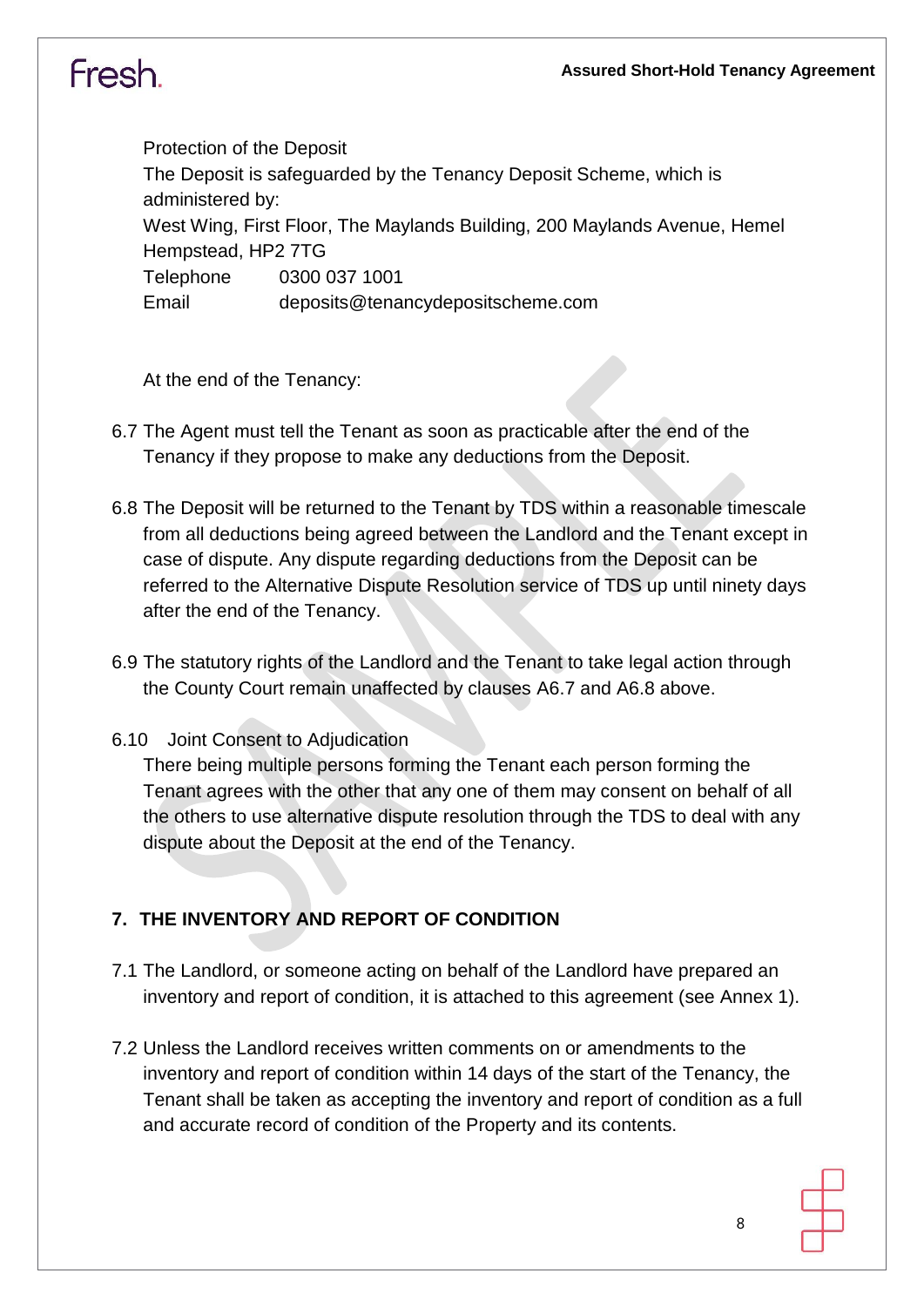7.3 The Landlord will ensure that any comments or amendments received from the Tenant under clause A 7.2 are attached to the inventory and report of condition annexed to this agreement.

#### **Section B. Tenant's Obligations**

#### **1. PAYMENT OF RENT**

The Tenant must pay the rent in advance whether formally demanded or not, on or before the agreed dates (see clause A5)

#### **2. PAYMENT OF COUNCIL TAX, UTILITIES AND OTHER CHARGES**

- 2.1 Except where included in the rent (see clause A5) the Tenant must pay to the relevant local authority all council tax due in respect of the Property during the Tenancy.
- 2.2 Except where included in the rent (see clause A5) the Tenant must pay to the relevant suppliers all charges in respect of any electricity, gas, or water (including sewerage) services used at or supplied to the Property during the Tenancy and pay all charges to the provider for the use of any telephone, satellite, cable or broadband services to the Property during the Tenancy.
- 2.3 Except where included in the rent (see clause A5), the Tenant must pay any television license fee payable in respect of the Property during the Tenancy.
- 2.4 Where any service mentioned in clause B2.2 has been disconnected as a result of the Tenant's failure to comply with the Tenant's obligation to pay for the service, any reconnection charge will be payable by the Tenant.

#### **3. USE OF THE PROPERTY**

- 3.1 The Tenant must occupy the Property as Tenant's only or principal home.
- 3.2 The Tenant must not use the Property for the purpose of a business, trade or profession except with the prior written consent of the Landlord which must not be unreasonably withheld or delayed. In particular, it will not be unreasonable for the Landlord to withhold consent if there is a reasonable likelihood that the use proposed would amongst other things:
	- (a) give rise to a tenancy to which Part II of the Landlord and Tenant Act 1954 (business tenancies) applies; or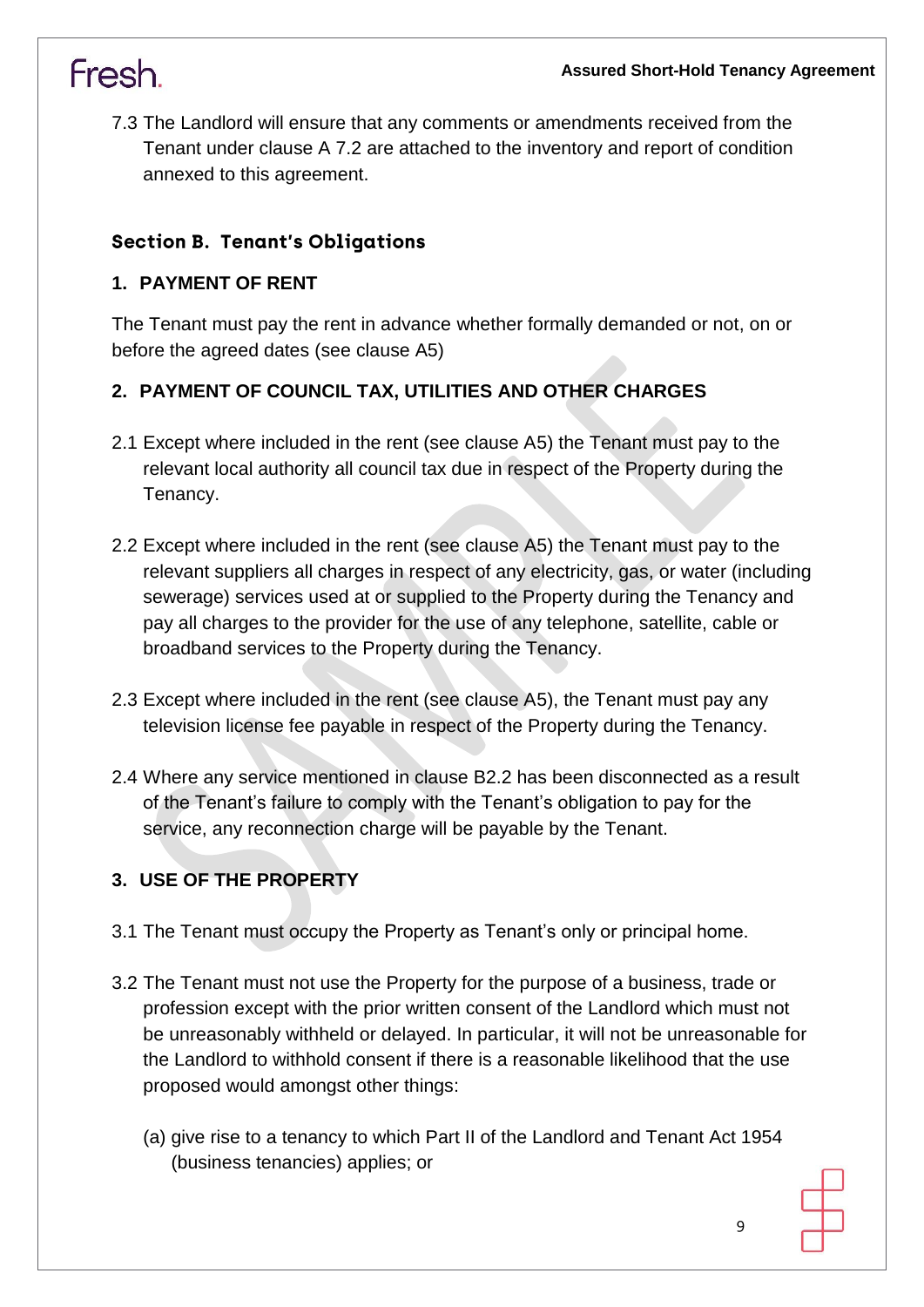- (b) cause a nuisance to the occupiers of the neighbouring properties or significantly increase wear and tear to the Property.
- 3.3 The Tenant must not use the Property for any illegal, immoral, disorderly or antisocial purposes.
- 3.4 The Tenant must not do anything to or on the Property or any Common Parts which may reasonably be considered a nuisance to the occupiers of neighbouring properties.
- 3.5 The Tenant must not keep any pets or other animals at the Property without the prior written consent of the Landlord, which must not be unreasonably withheld or delayed.
- 3.6 The Tenant must ensure strict compliance with any rules associated with the Shared Facilities that the Tenant has access to. Access to the Shared Facilities can be revoked if there is non-compliance. Details of the relevant rules are available in the Residents' Handbook.
- 3.7 The Tenant will ensure continued compliance with the Residents' Handbook which is available on the website under your property booking information and included within the Resident Portal and any addition or revisions issued by the Landlord/Managing Agent from time to time, for the proper management of the Building.
- 3.8 The Tenant will endeavour to not adversely affect the environmental performance of the building and will endeavour to minimise their impact by:
	- (a) Utilising the equipment in the way it was designed;
	- (b) Following the "Sustainable Living Guide" " available on the website and provided in the Residents Portal;
	- (c) Following the waste management procedure (waste segregation and recycling provisions) implemented in the building;
	- (d) Appropriately disposing of electrical items, printer cartridges, fluorescent bulbs, batteries and similar items.
- 3.9The tenant must not smoke or use electronic cigarettes anywhere in the Building or Communal Areas, and will instead use the designated external smoking area.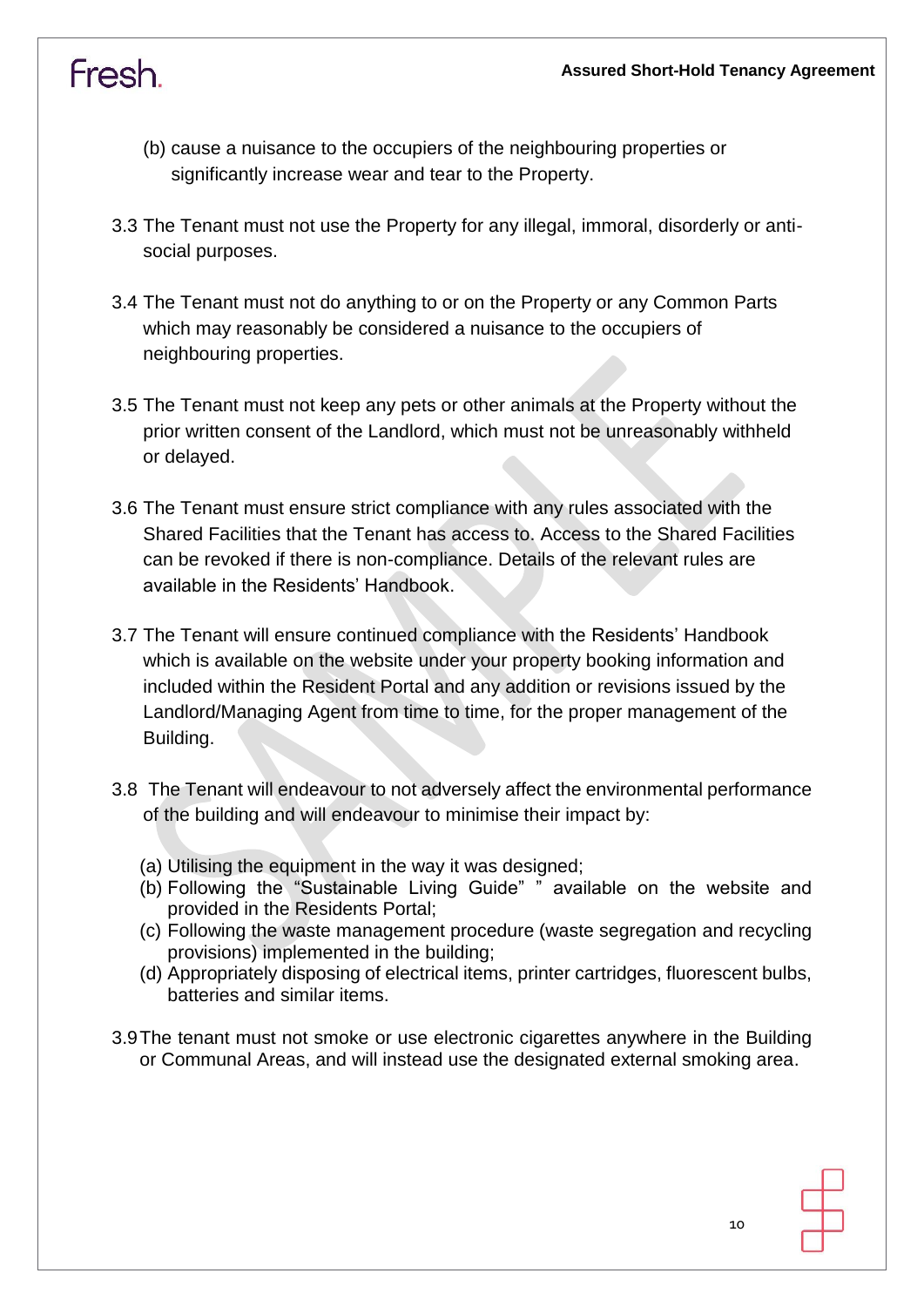#### **4. CARE, MAINTENANCE AND REDECORATION OF THE PROPERTY**

- 4.1 The Tenant must take reasonable care of the Property, any items listed in the inventory and Common Parts (if any). This to include (but is not limited to):
	- (a) taking reasonable steps to keep the Property adequately ventilated and heated so as to prevent damage from condensation;
	- (b) taking reasonable steps to prevent frost damage occurring to any pipes or other installations in the Property, provided the pipes and other installations were adequately insulated at the start of the Tenancy; and
	- (c) disposing of all rubbish in an appropriate manner and at the appropriate time.
- 4.2 The Tenant must not make any addition or alteration to the Property or redecorate the Property (or any part of it) without the Landlord's express written permission.
- 4.3 The Tenant must notify the Landlord in writing as soon as reasonably possible about any repairs that are need to the Property or to any items listed in the inventory for which the Landlord is responsible (see clause C 3)
- 4.4 The Tenant will be liable to the reasonable cost of repairs where the need for them is attributable to the Tenant's failure to comply with the obligations set out on clauses B 4.1 and B 4.2 or where the need for repair is attributable to the fault or negligence of the Tenant, any Member of the Tenant's Household or any of the Tenant's visitors.
- 4.5 The Tenant shall promptly replace and pay for any broken glass in windows at the Property where the Tenant, any Member of the Tenant's Household or any of the Tenant's visitors cause the breakage.
- 4.6 The Tenant will check the Property smoke alarms on a monthly basis and report any defects to the Managing Agent.
- 4.7 The Tenant will flush any infrequently used taps and shower heads in the Property on a monthly basis.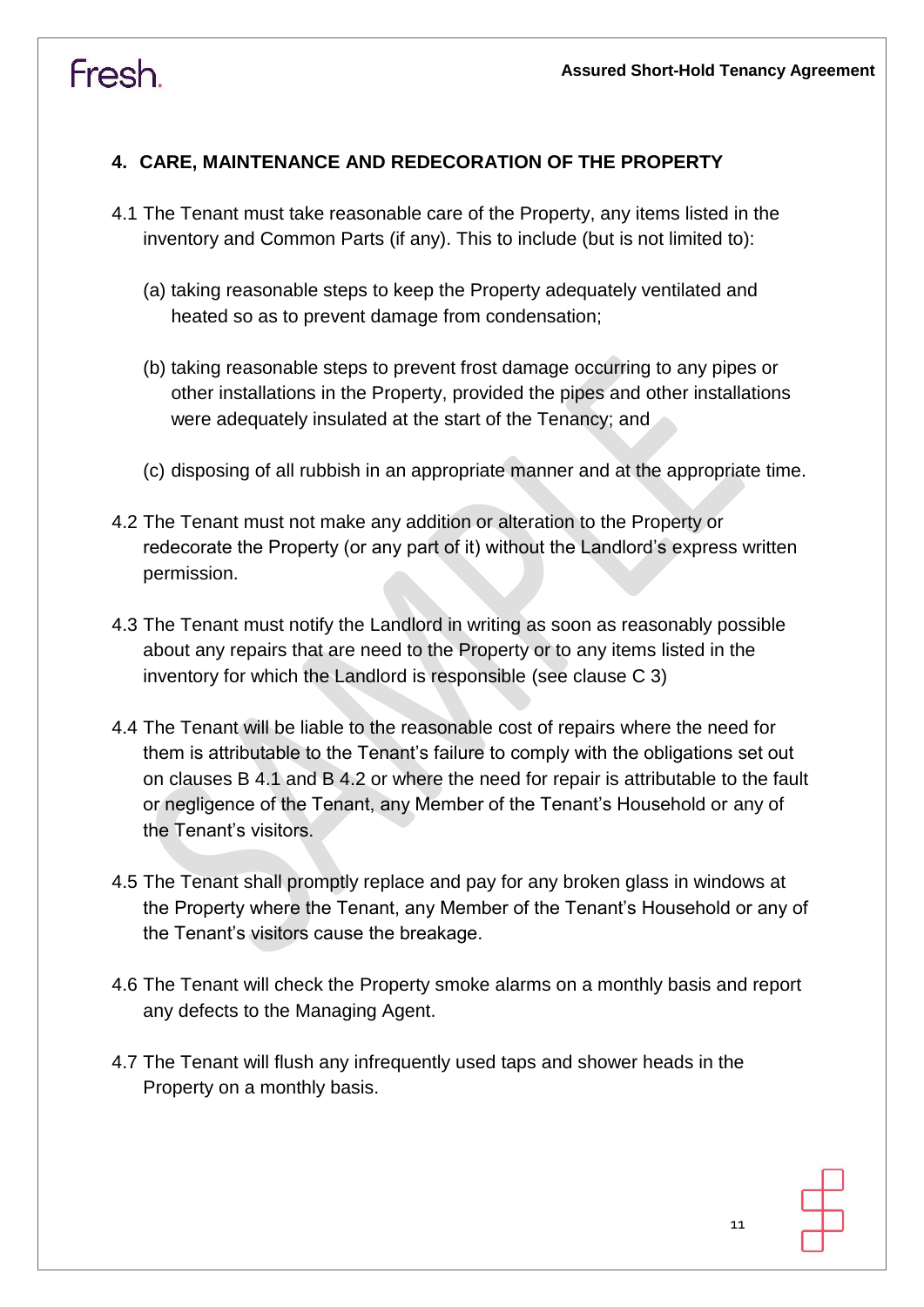#### **5. SECURITY OF THE PROPERTY AND PERIODS OF ABSENCE OF MORE THAN 28 DAYS**

- 5.1 The Tenant must not leave the Property unoccupied for more than 28 consecutive days without giving notice in writing to the Landlord.
- 5.2 The Tenant must take reasonable steps to ensure that the Property is secure whenever the Property is unoccupied.

#### **6. ACCESS TO THE PROPERTY BY LANDLORD AGENT**

#### **Routine Access**

- 6.1 Provided the Landlord has given the Tenant at least 24 hours' prior notice in writing, the Tenant must give the Landlord ( or any person acting on behalf of the Landlord) access to the Property at reasonable times of day for the following purposes:
	- (a) to inspect its condition and state of repair;
	- (b) to carry out the Landlord's repairing obligations and other obligations under this agreement; and
	- (c) to carry out any inspections required by law including (but not limited to) gas safety inspections, fire safety inspections and inspections of any smoke or carbon monoxide alarms installed at the Property and to carry out any works, repairs, maintenance or installations (including the installation of any smoke or carbon monoxide alarm) required by law.

#### **Access for the Purposes of re-letting the Property**

- 6.2 Provided the Landlord has given the Tenant at least 24 hours' prior notice in writing, the Tenant must give the Landlord (or any person acting on behalf of the Landlord) access to the Property at reasonable times of the day in the following circumstance for the purposes specified:
	- (a) During the last 3 months of the Tenancy to show prospective tenants, and or letting agents around the Property.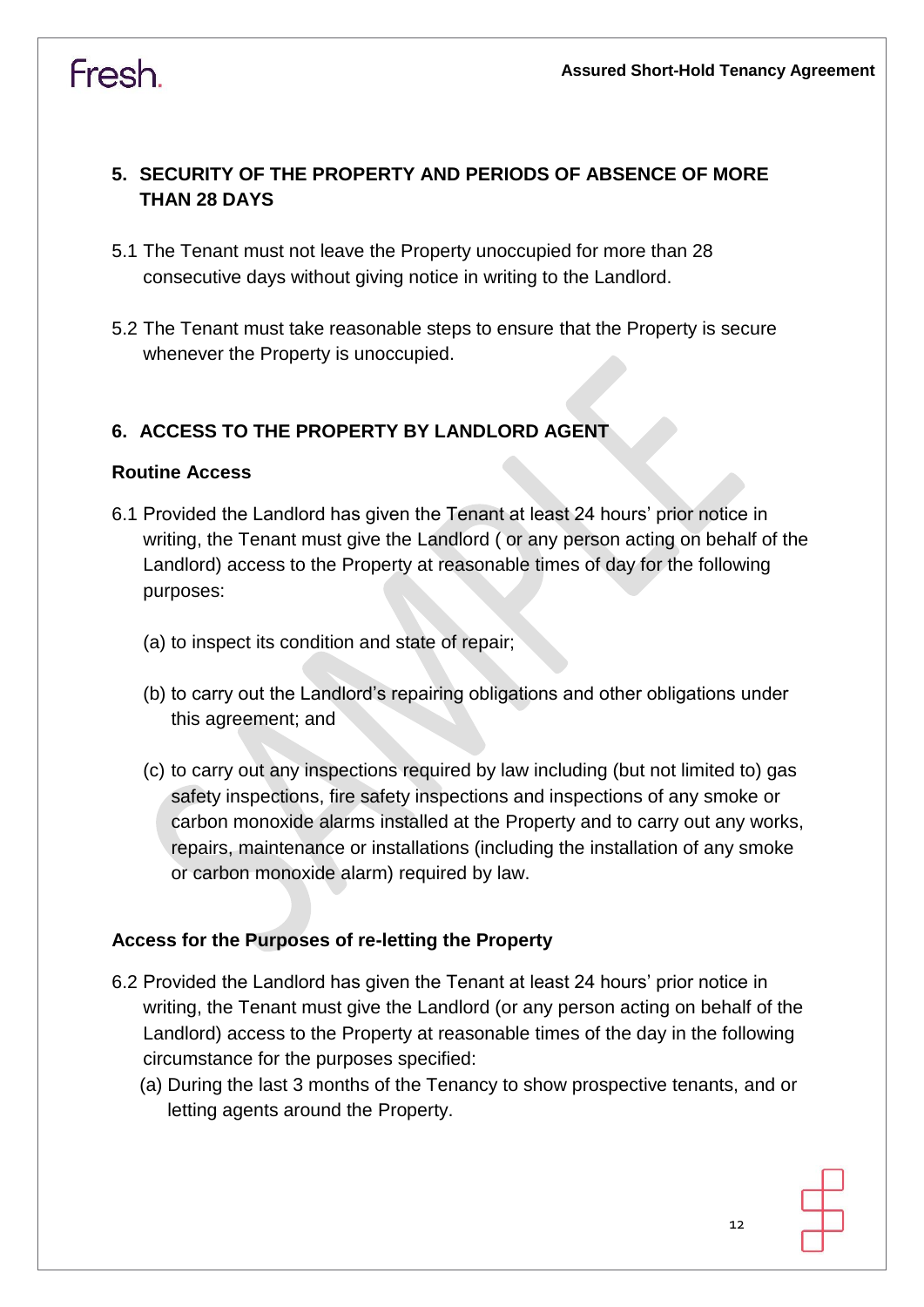#### **Access during periods of absence of more than 28 days**

6.3 The Tenant agrees that if the Property is to be unoccupied for a period or more than 28 consecutive days, the Landlord may have access during that period for the purposes of keeping the Property insured and taking such steps as may be reasonably be necessary to mitigate the risk of damage to the Property during the period.

#### **Emergency Access**

6.4 The Tenant must give the Landlord (or persons acting on the Landlord's behalf) immediate access to the Property in the event of an emergency at the Property. In the event of an emergency, should notice to the Tenant not be possible or access not expressly given, the Landlord or Agent is entitled to enter the Property using their set of management keys without needing to comply with the remainder of section B6 of this agreement.

#### **7. ASSIGNMENT AND SUBLETTING**

#### **Assignment**

7.1 The tenant must not assign the tenancy, either in whole or in part without the consent of the Landlord in Writing. Such consent must not be unreasonably withheld.

#### **Subletting of the whole Property**

7.2 The Tenant must not sublet the whole or Part of the Property for either the whole or any part of the duration of the Tenancy the consent of the Landlord in writing. Such consent must not be unreasonably withheld.

#### **8. MOVING OUT AT THE END OF THE TENANCY**

- 8.1 Except for fair wear and tear, the Tenant must return the Property and any items listed on the inventory to the Landlord in the same condition and state of cleanliness as they were at the start of the Tenancy.
- 8.2 The Tenant must remove all possessions (including any furniture) belonging to the Tenant or any member of the Tenant's Household or visitor and all rubbish from the Property at the end of the Tenancy. If any such possessions are left at the Property after the Tenancy has ended, the Tenant will be responsible for meeting all reasonable removal and storage charges. The Landlord will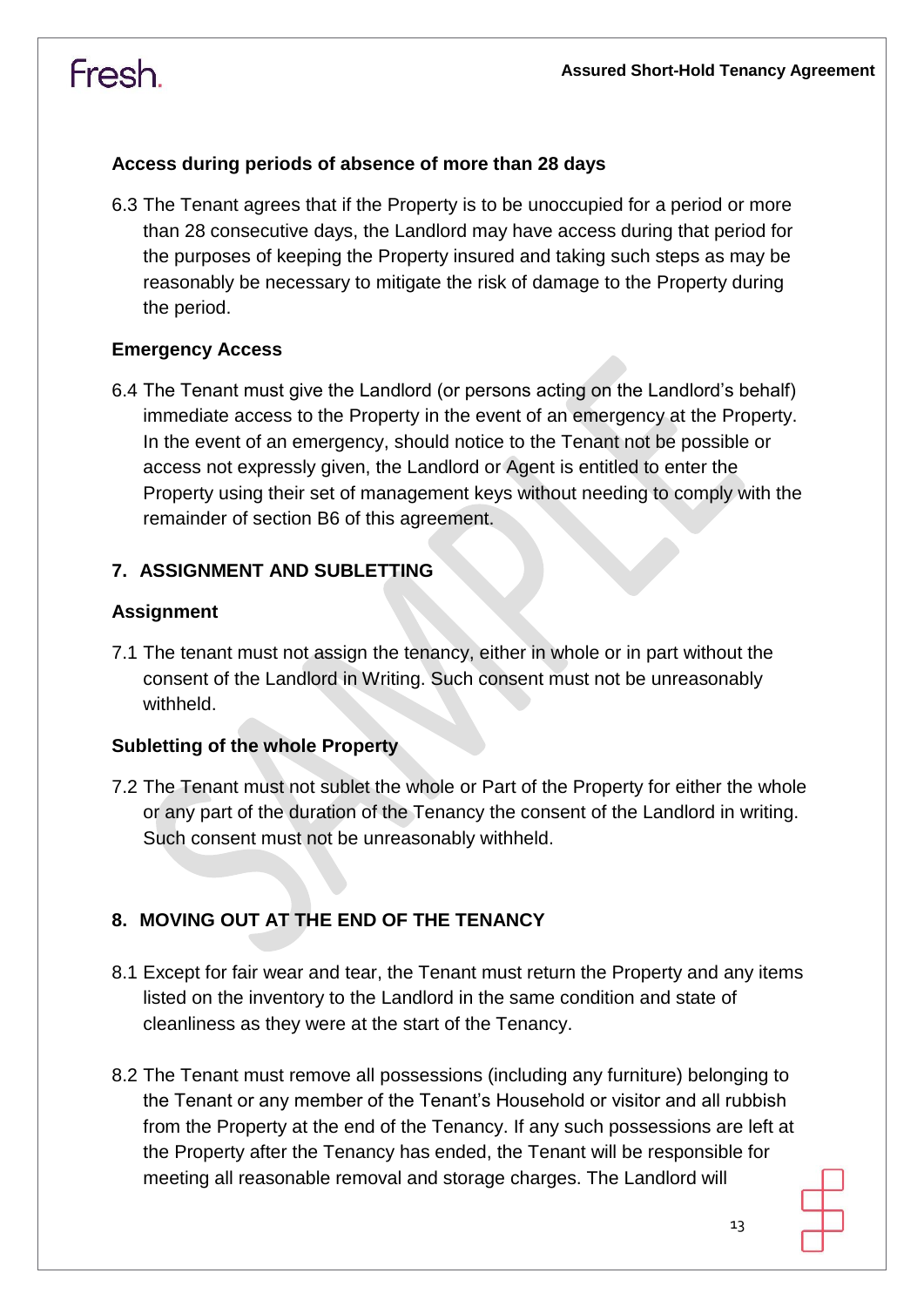remove and store possessions for one month (other than perishable items which will be disposed of immediately) and will take reasonable steps to notify the Tenant. If the items are not collected within one month, the Landlord may dispose of the items and the Tenant will be liable for the reasonable costs of disposal. The costs of removal, storage and disposal may be deducted from any sale proceeds.

- 8.3 The Tenant must give vacant possession and return all keys to the Landlord at the end of the Tenancy.
- 8.4 The Tenant must provide the Landlord with a forwarding address at the end of the Tenancy.

#### **Section C. Landlord's Obligations**

#### **1. TO GIVE THE TENANT POSSESSION AT THE START OF THE TENANCY**

The Landlord must give the Tenant possession of the Property at the start of the Tenancy.

#### **2. NOT TO INTERFERE WITH THE TENANT'S RIGHT TO QUIET ENJOYMENT**

The Landlord must not interrupt or interfere with the Tenant's right to quiet enjoyment.

#### **3. REPAIR AND MAINTENANCE OF THE PROPERTY AND ITEMS LISTED ON THE INVENTORY**

- 3.1 In accordance with Section 11 of the landlord and Tenant Act 1985 (repairing obligations in short leases) the Landlord shall:
	- (a) keep in repair the structure and exterior of the Property (including drains, external pipes, gutters and external windows);
	- (b) keep in repair and proper working order the installations in the Property for the supply of water, gas and electricity and for the sanitation (including basins, sinks, baths and sanitary conveniences, but not other fixtures, fittings and appliances for making use of the supply of water, gas or electricity); and
	- (c) keep in repair and proper working order the installations in the Property for space heating and heating water.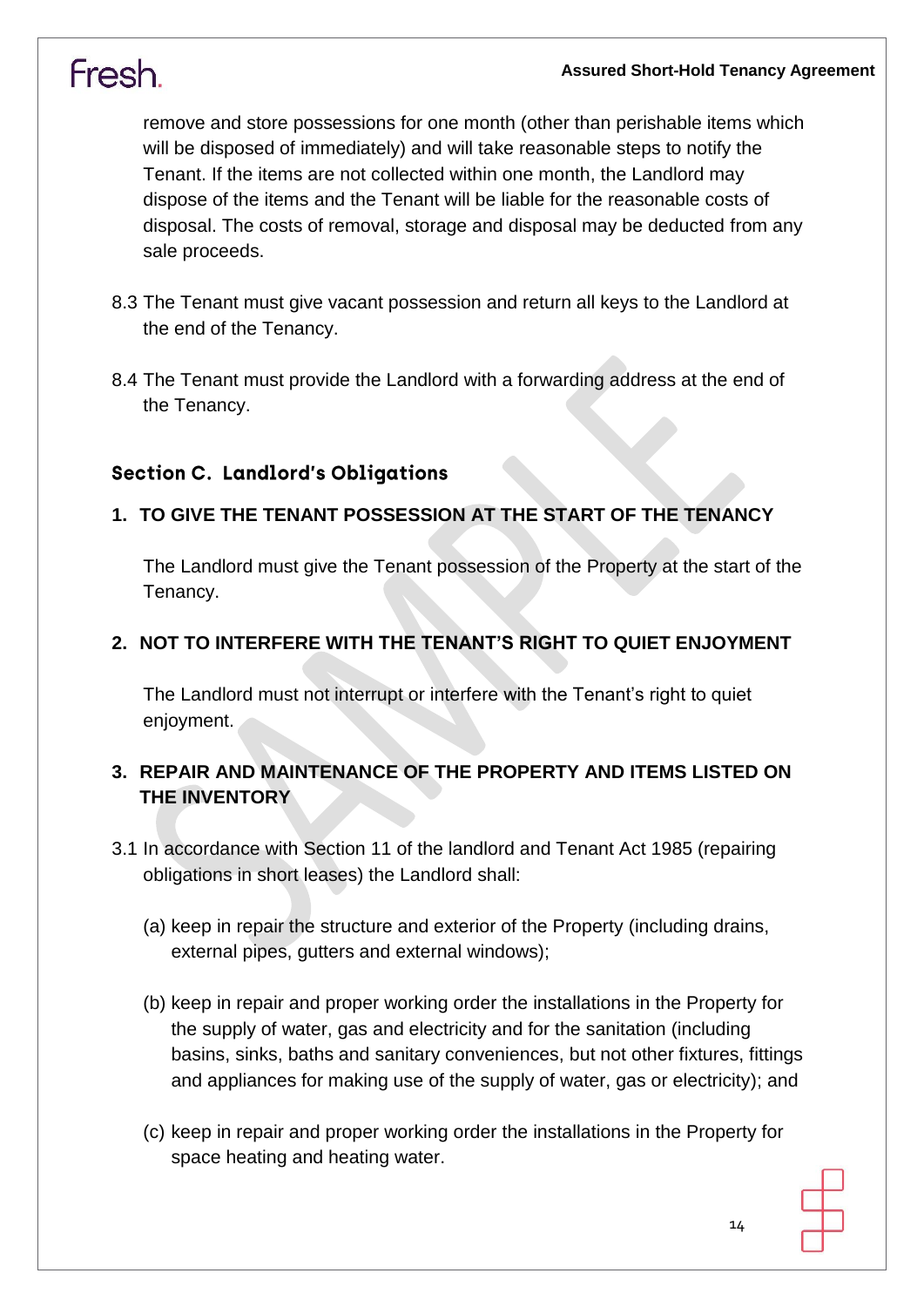3.2 The Landlord must keep in repair and proper working order any furniture, fixtures, fittings and appliances which are listed in the inventory, except where the damage or need for repair is a result of the Tenant's failure to comply with obligation in clause B4.1 or failure to provide reasonable access to the Property as set out in clause B6.1.

#### **4. INSURANCE AND RENT SUSPENSION**

- 4.1 The Landlord must insure the Property against fire, flooding and other risks usually covered by a comprehensive insurance policy and must use all reasonable efforts to arrange for any damage caused by an insured risk to be remedied as soon as possible. The Landlord will not insure the Tenant's belongings and so if the Tenant requires such insurance, they are advised to arrange insurance for themselves.
- 4.2 The Landlord must provide the Tenant with a copy of the relevant sections of any insurance policy at the request of the Tenant.
- 4.3 Where the Property is uninhabitable because of damage caused to the Property by an insured risk then, unless the damage was caused by the Tenant's negligence or failure to comply with the Tenant's obligations under this agreement, the Tenant shall not be required to pay rent until the Property is ready for occupation and use.

#### Section D. Landlord's Grounds for Possession During the Fixed Term

#### **1. LANDLORD'S GROUNDS FOR POSSESSION**

If at any time:

1.1.1. the Rent, or any part of it remains unpaid for 14 days after falling due, whether formally demanded or not; or

1.1.2. if any agreement or obligation of the Tenant is not complied with; or

1.1.3. if any of the grounds set out in Schedule 2 of the Housing Act 1988 (as amended) are made out;

the Landlord may re-enter upon the Property provided he has complied with his statutory obligations; and the Tenancy shall end. This clause does not prejudice any other rights that the Landlord may have regarding the Tenant's obligations under this Agreement.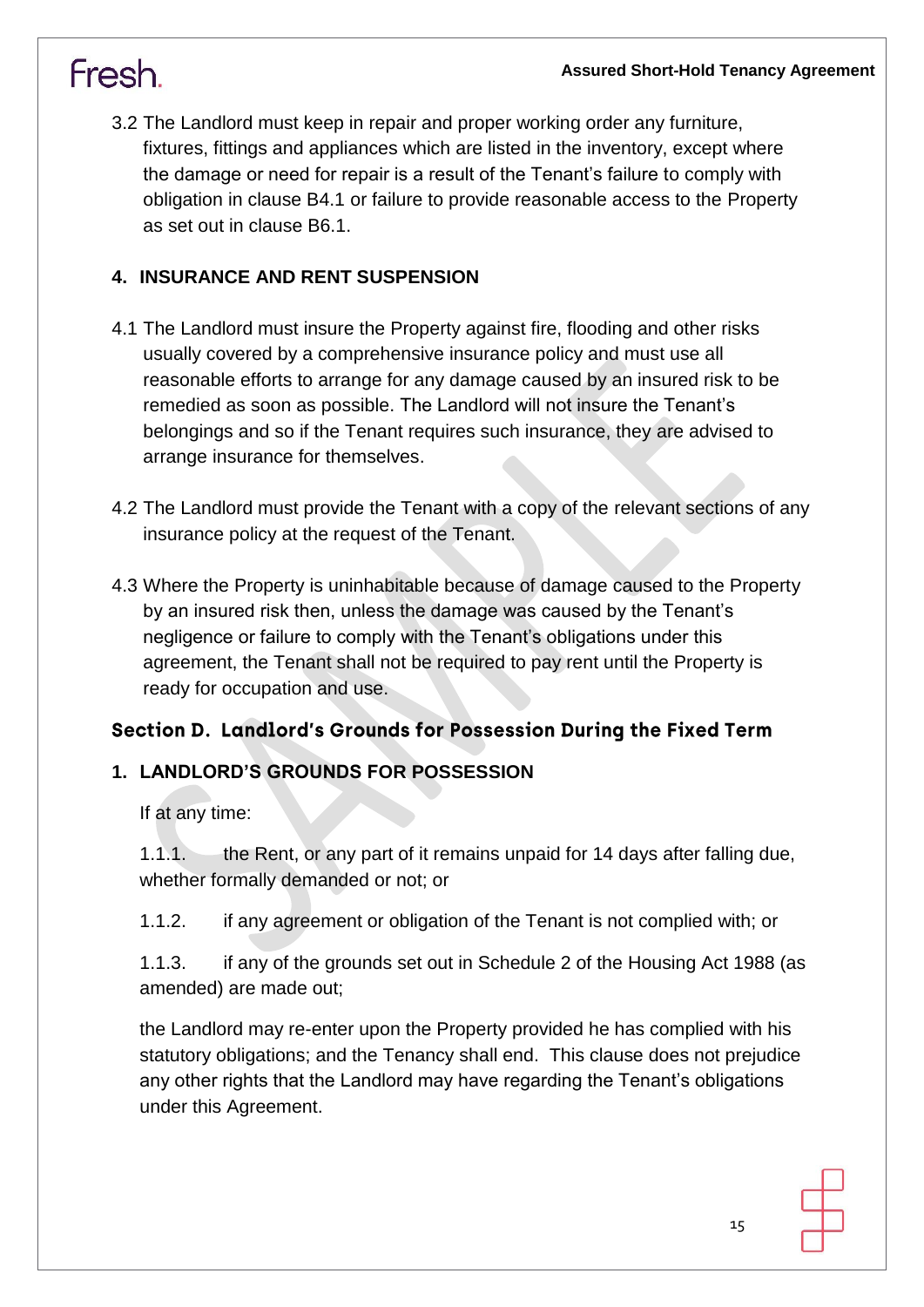#### Section E. Break Clauses for a Three Year Fixed Term Assured Short-**Hold Tenancy Agreement**

#### **1. APPLICABILITY OF CLAUSES E2 TO E5**

1.1 The break clauses contained on clauses E2, E3, E4, and E5 shall only have effect where the fixed term which, has been agreed between the Landlord and Tenant as specified on A4.1 is for three years. Accordingly, clauses E2, E3, E4, and E5 shall be of no effect where the term which, has been agreed is for less than 3 years.

#### **2. TENANT'S ROLLING 3 MONTH BREAK CLAUSE**

- 2.1Subject to cause E2.2, the Tenant may end this Tenancy before the Tenancy end date specified in Clause A4.1 by giving the Landlord at least 3 months' notice in writing.
- 2.2 The Tenant cannot give notice under clause E2.1 within the first 3 months of the Tenancy.

#### **3. LANDLORD'S ONE-OFF BREAK CLAUSES AFTER THE FIRST 6 MONTHS OF TENANCY**

3.1 The Landlord may end this Tenancy on the date which is 7 months after the start of the Tenancy by giving the Tenant at least 2 months prior notice in writing.

#### **4. TERMS APPLICABLE WHERE THE TENANCY ENDS UNDER CLAUSES E2 & E3**

4.1 The end of the Tenancy under clauses E2 & E3 does not release the Landlord or Tenant from any outstanding obligations or claims.

#### Section F. Contact Details and Service of Written Notices

#### **5. THE LANDLORD'S OR AGENT'S CONTACT DETAILS AND SERVICE OF NOTICES ON THE LANDLORD**

#### **Service of written notices by post or delivery by hand**

5.1 The Landlord agrees that any notices given under or in connection with this agreement which are required to be given in writing may be served on the Landlord either by being left at the address given below or by being sent to that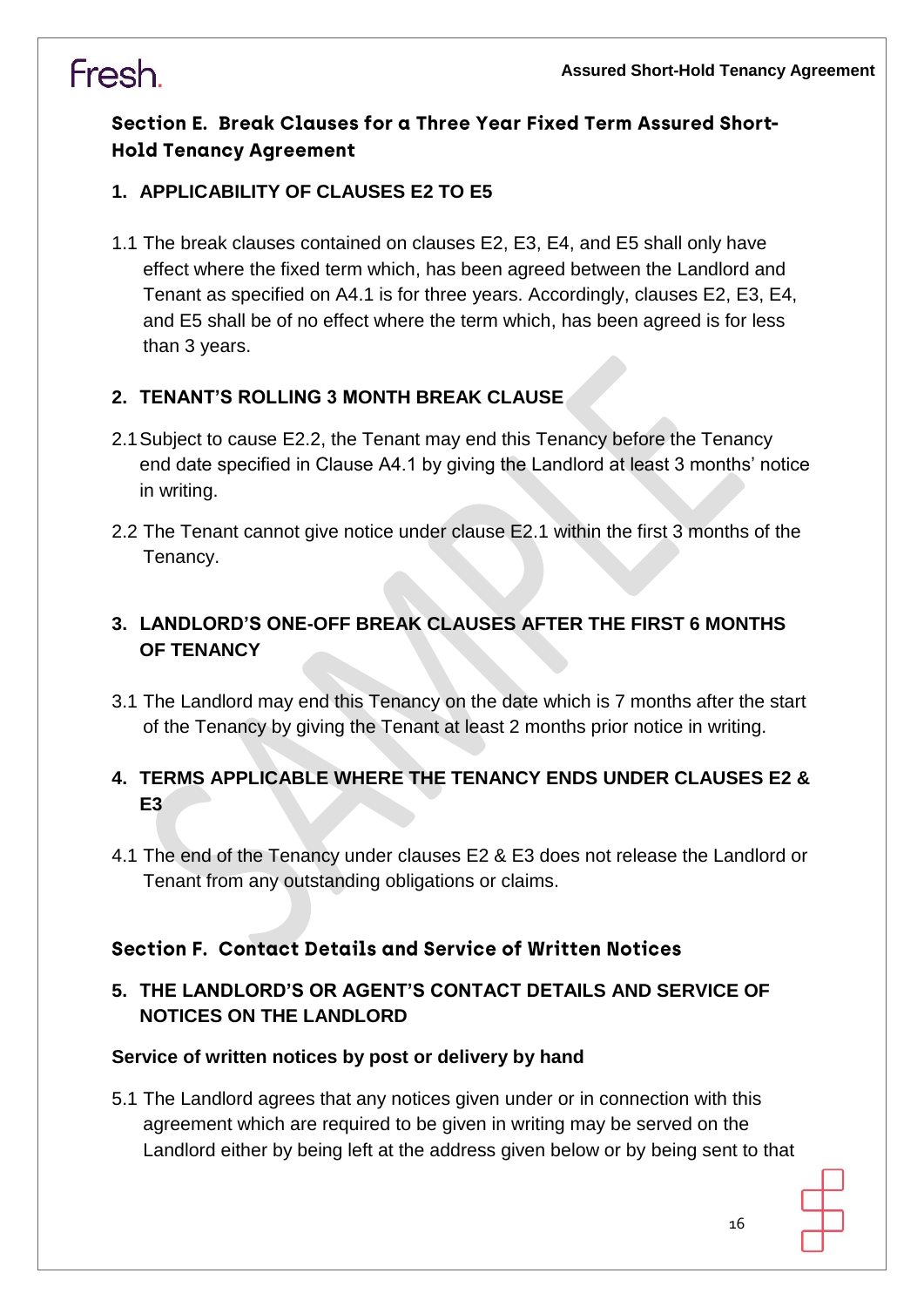address by first class post. Notices shall be taken to be received two working days after being posted or the day after being left at the property.

The address for service of written notice and other documents on the Landlord is: C/O Fresh Property Group ("The Managing Agent") Third Floor 7-9 Swallow Street London W1B 4DE

#### **Service of written notices by email**

5.2 The Landlord does agree that any notices given under or in connection with this agreement which are required to be given in writing may, alternatively, be sent by email. Notices sent by email shall be taken to be received the day after being sent. The Managing Agent's email address for this purpose is: [renting@thisisfresh.com](mailto:hello@fivenineliving.co.uk)

#### **Landlord's or Managing Agent's Emergency Contact Details**

5.3 The Agent's telephone number can be found in the Residents' Handbook, and or displayed within the reception of the building and or can be found on the website [www.thisisfresh.com/renting](http://www.thisisfresh.com/renting)

#### **6. THE TENANT'S CONTACT DETAILS AND SERVICES OF NOTICES ON THE TENANT**

#### **Service of written notices by post or delivery by hand**

- 6.1 The Tenant agrees that any notices given under or in connection with this agreement which are required to be given in writing may be served on the Tenant during the Tenancy either by being left at the Property or by being sent to the Tenant at the Property by first class post. Notices shall be taken to be received two working days after posting, the same day if hand delivered to the Property before 4.30pm or the next day if hand delivered to the Property after 4.30pm.
- 6.2 The Tenant does agree that any notices/necessary documentation given under or connection with this agreement which are required to be given in writing may also be sent by email. Notices sent by email shall be taken to be received the day after being sent. The Tenant's designated email address for this purpose is: (Email).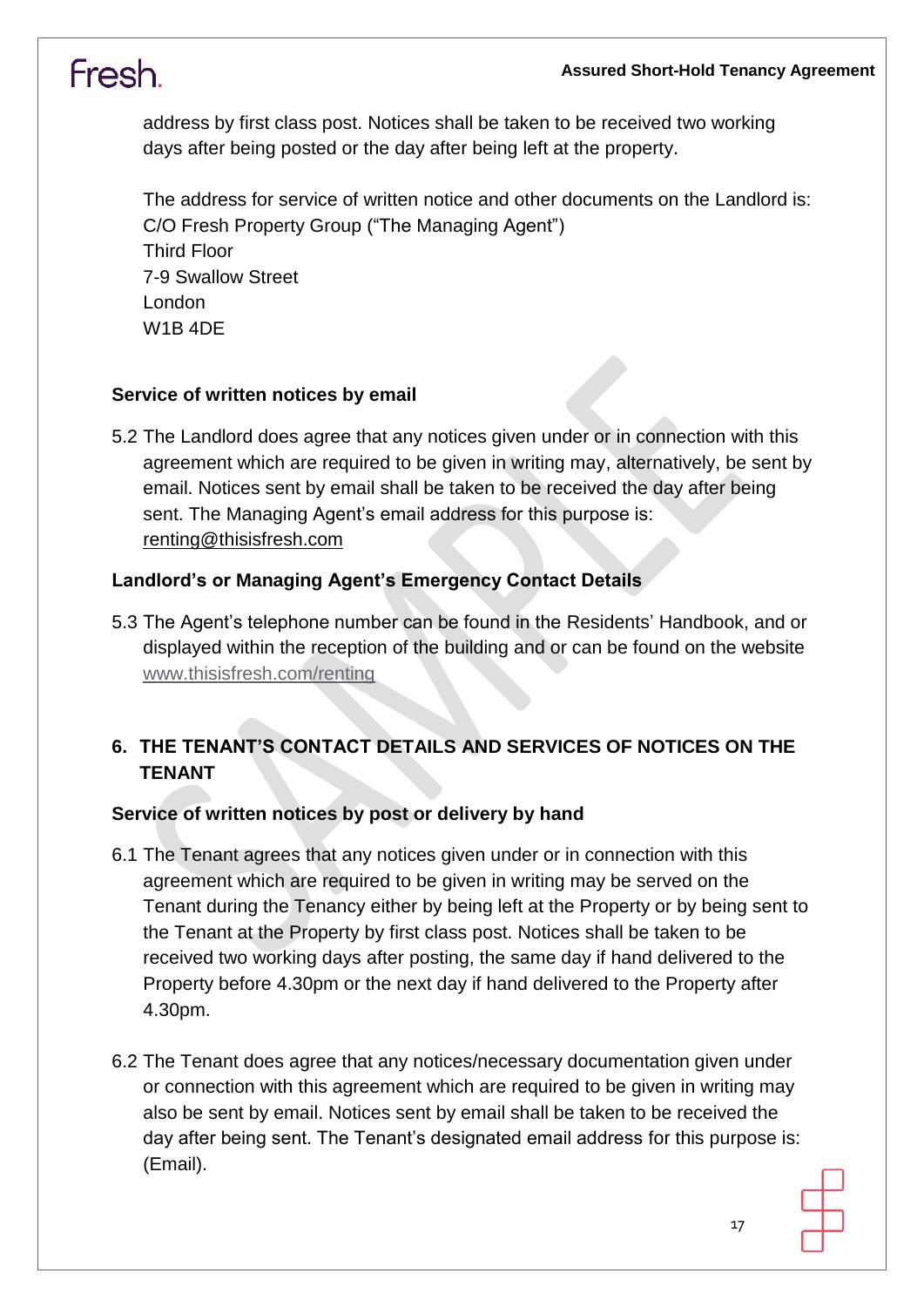#### **Section G. Definitions and interpretation**

The definitions and rules of interpretation in this clause apply in this agreement:

**Common Parts:** Common Parts means any part of a building containing the Property and any land or premises, which the Tenant is entitled under the terms of this Tenancy to use in common with the owners or occupiers of other dwellings.

**Landlord:** A reference in this agreement to the Landlord includes a reference to who is entitled to the immediate reversion to the Tenancy and anyone who becomes entitled, by law, to receive the rent payable under this Tenancy.

**Managing Agent:** A reference to the Agent includes a reference to anyone who succeeds **the named managing agent on this Tenancy agreement, appointed by the Landlord.** 

**Property:** A reference in this agreement to the Property includes part or parts of the building boundaries, fences, garden and outbuildings belonging to the Landlord unless they have been specifically excluded from the tenancy as shown in the Particulars above. When the tenancy is part of a larger building, the Property includes the use of the common access and exit ways and facilities.

**Tenancy:** A reference in this agreement to the Tenancy is to the tenancy created by this agreement.

**Tenant:** A reference to the Tenant includes a reference to anyone who succeeds to or inherits this tenancy on the death of the Tenant.

**Lead Tenant:** the person who is authorised by all persons who form the Tenant to liaise with the Landlord or Managing Agent on behalf of all matters relating to the Tenancy. The Lead Tenant is authorised to negotiate and agree any deductions from and release of the Deposit. In the event of a dispute the Lead Tenant will be authorised to raise the dispute with the Deposit Scheme on behalf of all persons forming the Tenant.

**House Rules:** the rules described in the Residents' Handbook and any revisions issued by the Landlord/Agent from time to time, for the benefit of the Building;

**Inventory:** the Inventory provided to the tenant at the start of the tenancy;

**Stakeholder**: A reference to Stakeholder means that deductions can only be made by the Agent from the Deposit at the end of the Tenancy with the written consent of both parties;

**Working Day:** any day other than Saturday, Sunday or any bank or public holiday;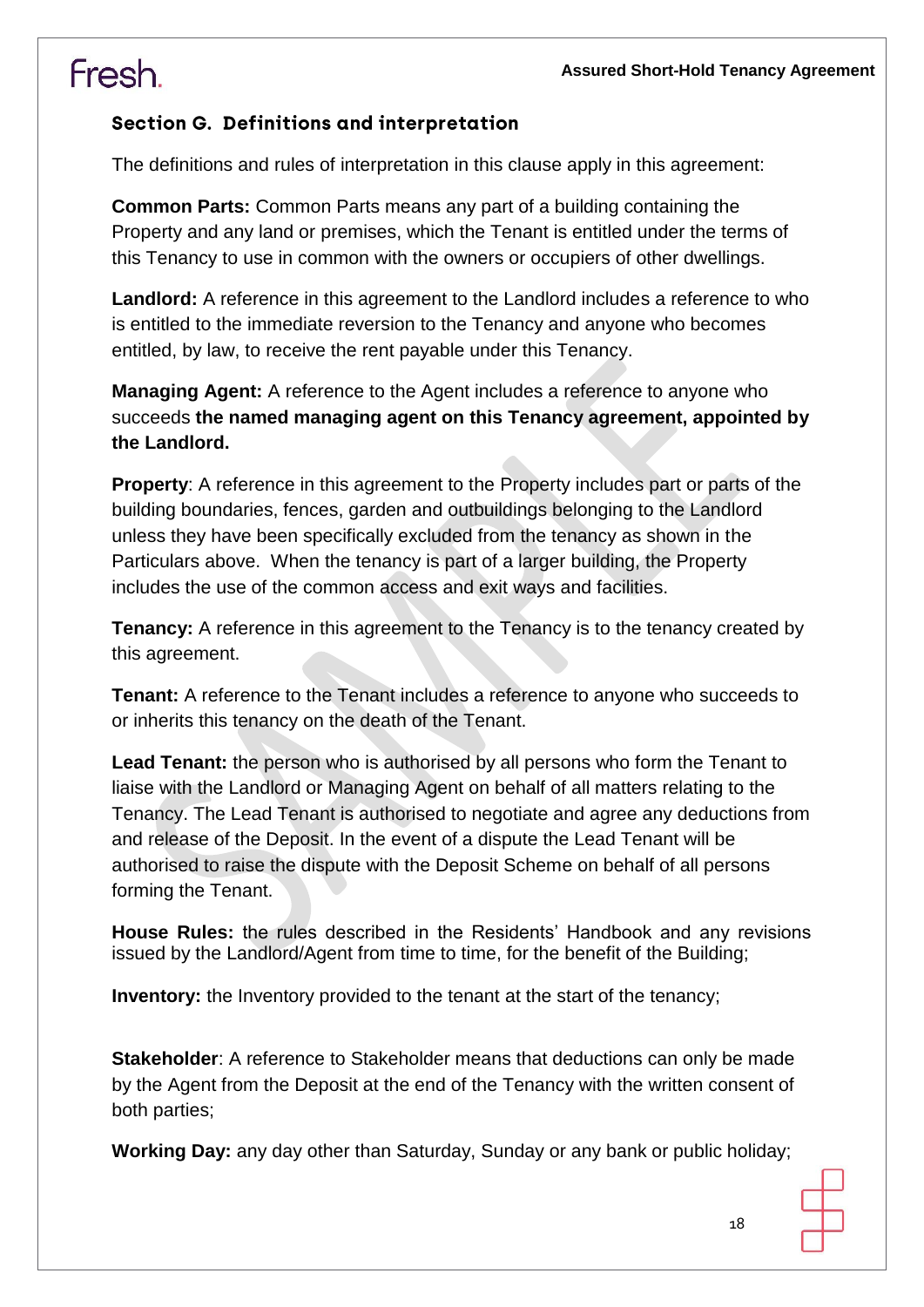**Joint and Several:** A reference in this agreement to Joint and Several will mean when the Tenant is more than one person, they will each be responsible for complying with the Tenant's obligations under this Agreement or any extension of it for a fixed term extension or periodic Tenancy both as a group and each person is liable for all obligations and payments as an individual;

**Review Date:** A reference to Review Date means the first anniversary of the start of the Tenancy and each anniversary of that date.

- 1.1 A reference to one gender shall include a reference to the other gender.
- 1.2 A reference to a statute (e.g. an Act of Parliament such as the Landlord & Tenant Act 1985) or statutory provision (e.g. a section of an Act – for example section 11 of the 1985 Act) is a reference to it as it is in force for the timebeing, taking into account of any amendment, extension or re-enactment of the law concerned.

#### 1.3 Data Protection

The personal information of both the Landlord and the Tenant will be retained by the Agent in accordance with the terms of the Agent's privacy policy ("the Policy") which will have been served on both parties; and is available to view on the Agent's website [www.thisisfresh.com/renting.](http://www.thisisfresh.com/renting) In addition to the information provided to the Agent about the Tenant in accordance with the Policy, the Tenant agrees that this information can be forwarded to the Landlord. Such information may have been provided before, during or after the Tenancy. The Landlord thereafter may share details about the following:

- Details of performance of obligations under this Agreement by the Landlord and the Tenant;
- Known addresses or details of the Tenant and any other occupiers,
- Any other relevant information required by the parties listed below.

This personal information above can be shared with:

- Utility and water companies;
- The local authority;
- Authorised contractors;
- Credit and reference providers;
- Mortgage lenders;
- Legal advisers;
- Any other interested third party.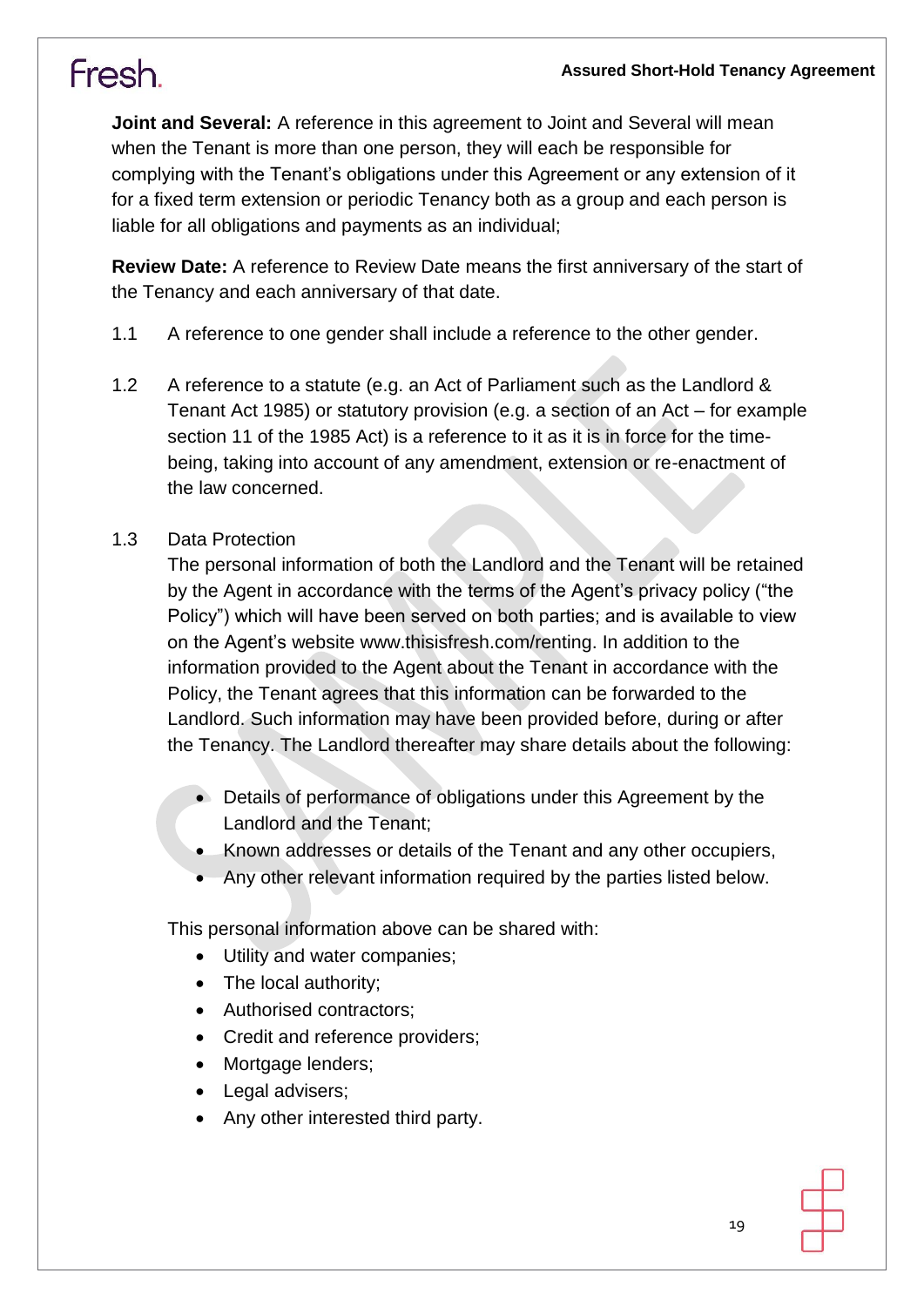This information can/will be provided without further notice only when the Agent is authorised to do so under the Policy.

1.4 Right to Rent

The Tenant or others who reside at the Property must provide a valid passport and visa or work permit to the Landlord or the Agent prior to taking occupation of the Property either before or during the Tenancy;

If any person forming the Tenant or occupier changes during the Tenancy written consent must be obtained from the Landlord or the Agent prior to occupation and relevant documentation provided for checking;

The Tenant and all occupiers will inform the Landlord or the Agent of any correspondence or communication concerning their residency status promptly and provide copies of the documents received.

- 1.5 The full text of the Grounds under Schedule 2 of the Housing Act 1988 specified in the forfeiture clause can be obtained from the Agent upon written request.
- 1.6 References to clauses are to clauses of this agreement.

#### Schedule H - **Documents**

By signing this agreement, I as Tenant am confirming I have received the following documents:

- "How to Rent" Handbook produced by the Government
- Gas Safety Certificate for the Property (as applicable)
- **Energy Performance Certificate**
- Electrical Condition Inspection Report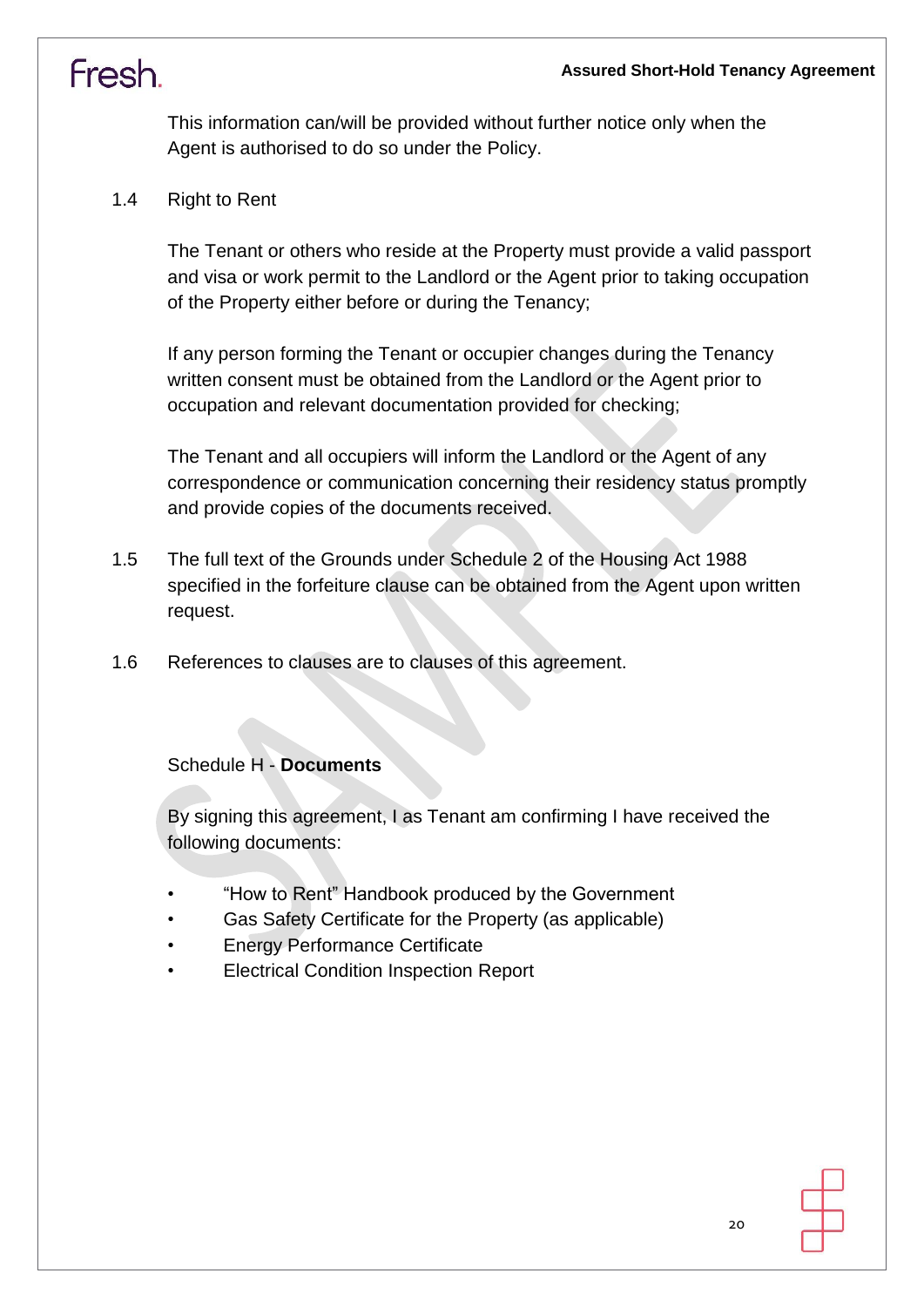**Assured Short-Hold Tenancy Agreement**

#### **Signed by the following parties:**

#### **Tenant 1**

| <b>Signature</b>                     |  |
|--------------------------------------|--|
| <b>Full Name (block</b><br>capitals) |  |
| <b>Address</b>                       |  |
| <b>Date</b>                          |  |
| <b>Tenant 2</b>                      |  |

#### **Tenant 2**

| <b>Signature</b>                     |  |
|--------------------------------------|--|
| <b>Full Name (block</b><br>capitals) |  |
| <b>Address</b>                       |  |
| <b>Date</b>                          |  |

#### **Tenant 3**

| <b>Signature</b>                      |  |
|---------------------------------------|--|
| <b>Full Name (block)</b><br>capitals) |  |
| <b>Address</b>                        |  |
| <b>Date</b>                           |  |
|                                       |  |

#### **Tenant 4**

| <b>Signature</b>                     |  |
|--------------------------------------|--|
| <b>Full Name (block</b><br>capitals) |  |
| <b>Address</b>                       |  |
|                                      |  |
| <b>Date</b>                          |  |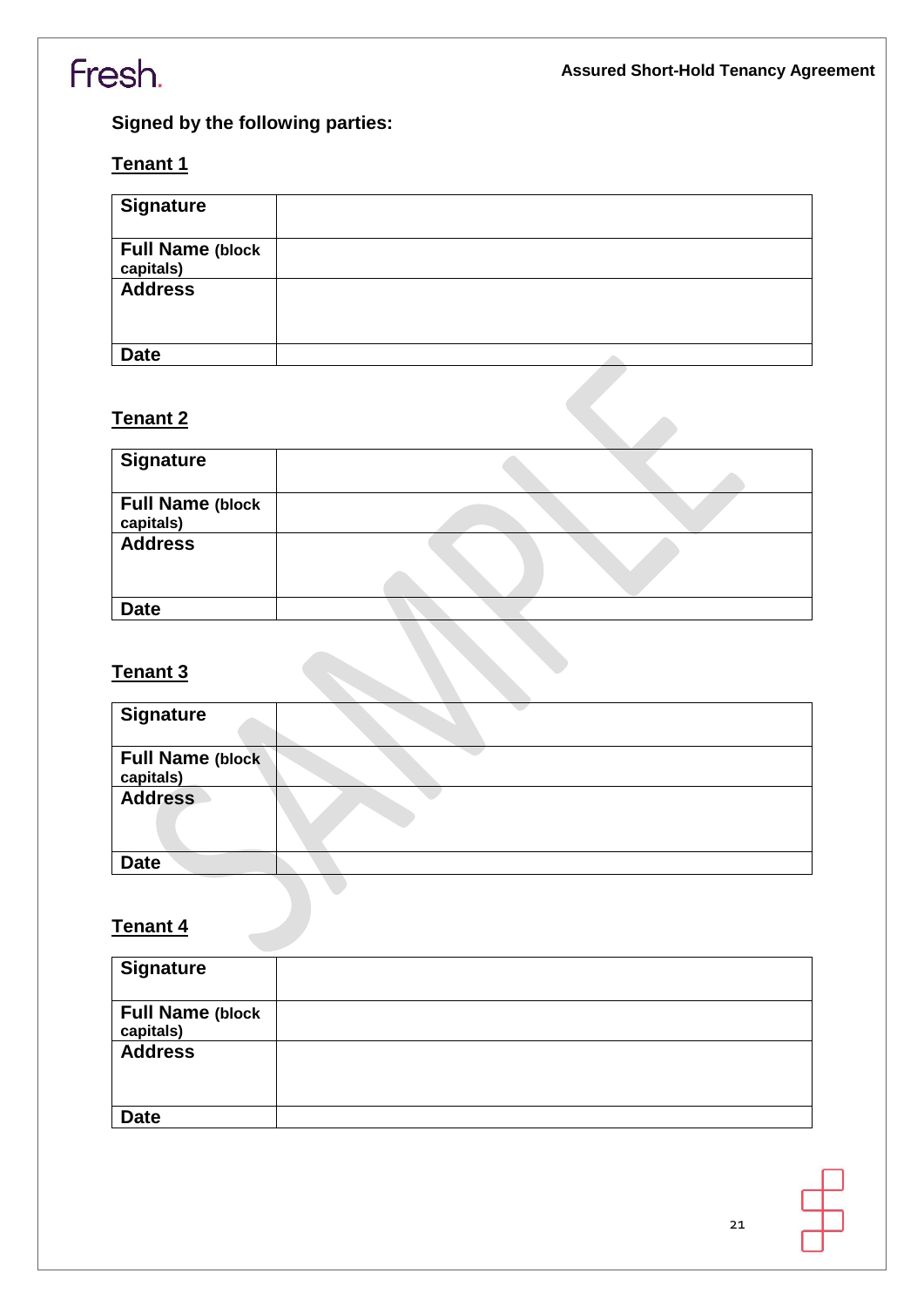### **Landlord**

| <b>Signature</b>                     |  |
|--------------------------------------|--|
| <b>Full Name (block</b><br>capitals) |  |
| <b>Address</b>                       |  |
| <b>Date</b>                          |  |